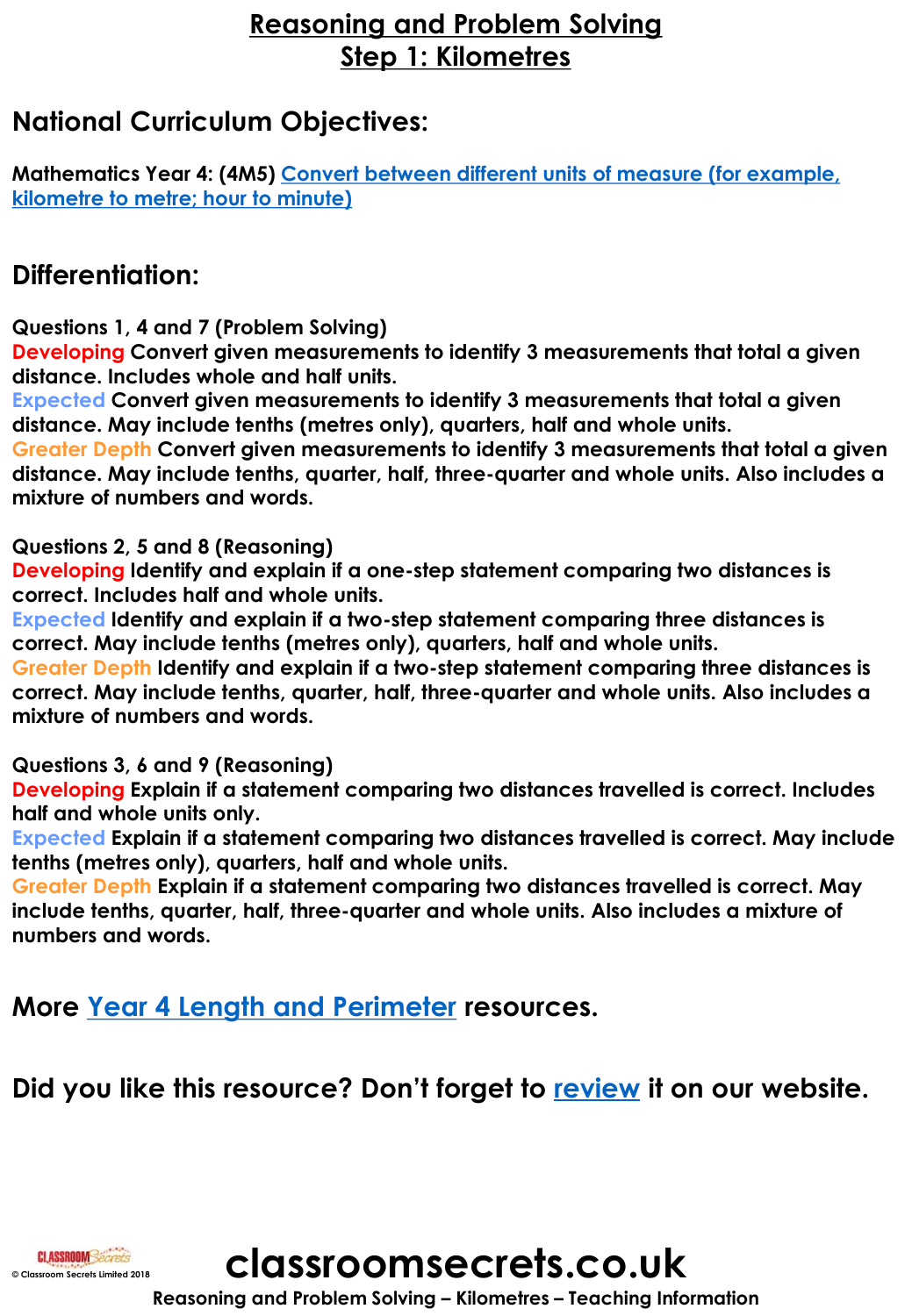

**Reasoning and Problem Solving – Kilometres – Year 4 Developing**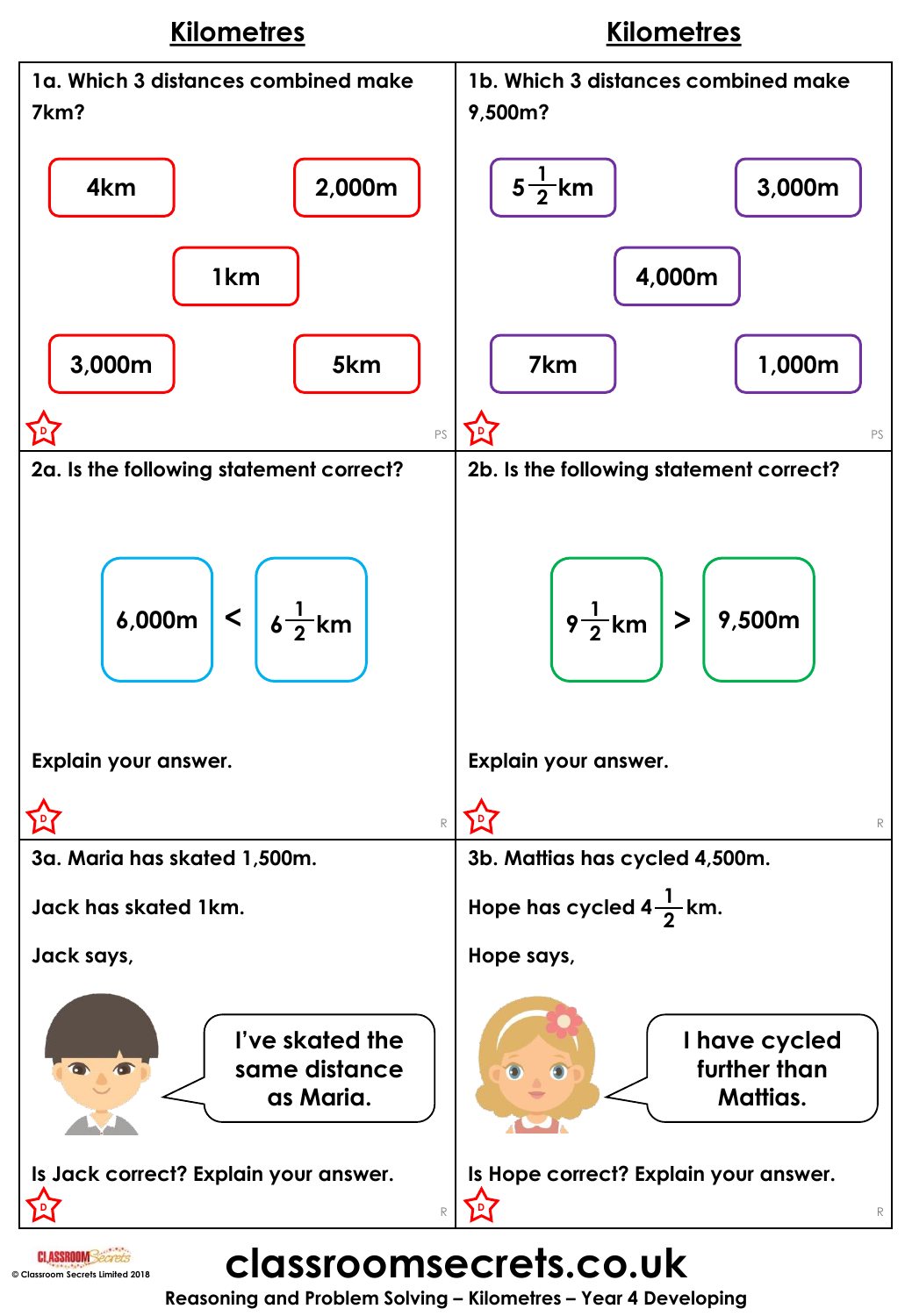

**classroomsecrets.co.uk**

**© Classroom Secrets Limited 2018**

**Reasoning and Problem Solving – Kilometres – Year 4 Expected**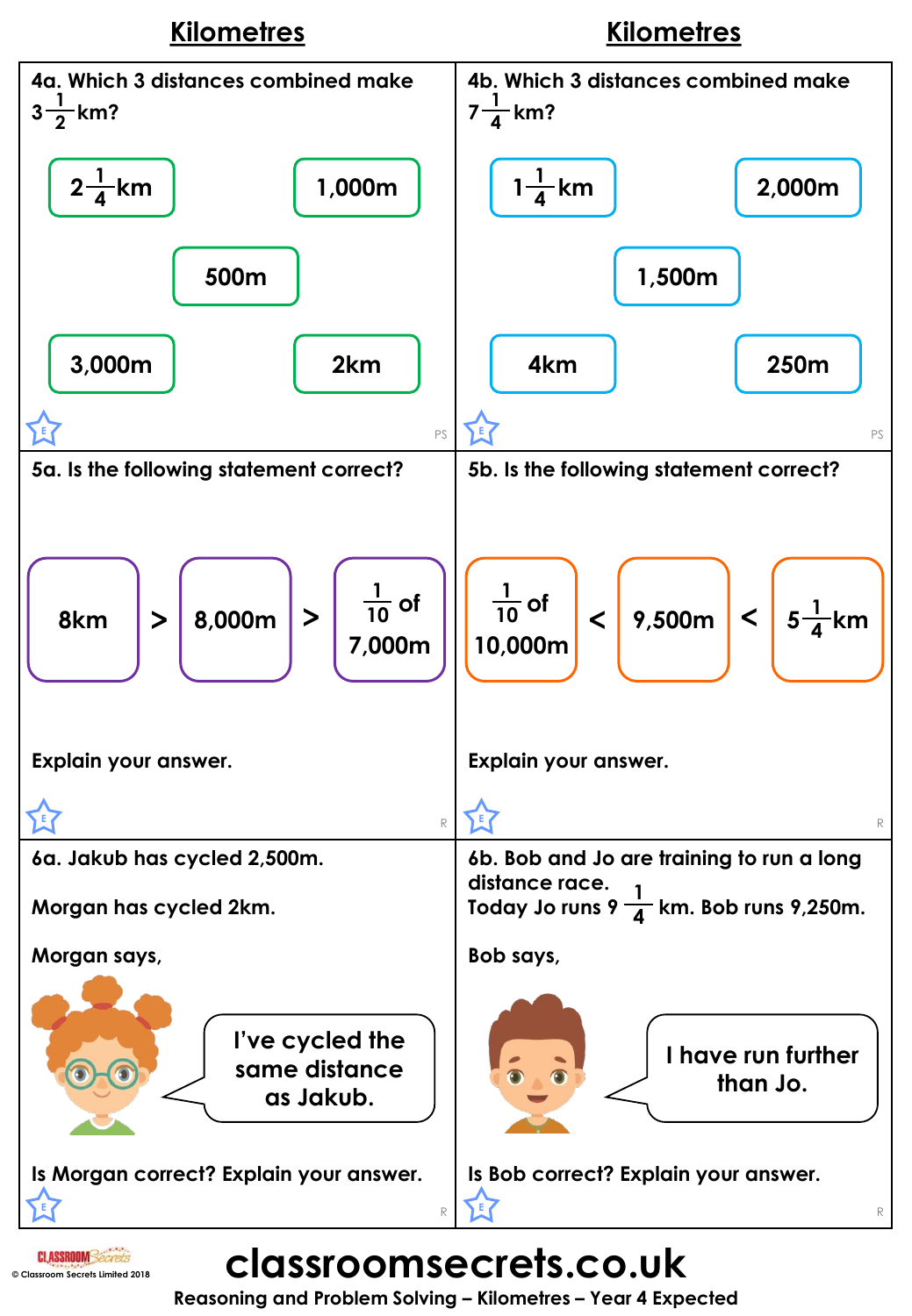

**Reasoning and Problem Solving – Kilometres – Year 4 Greater Depth**